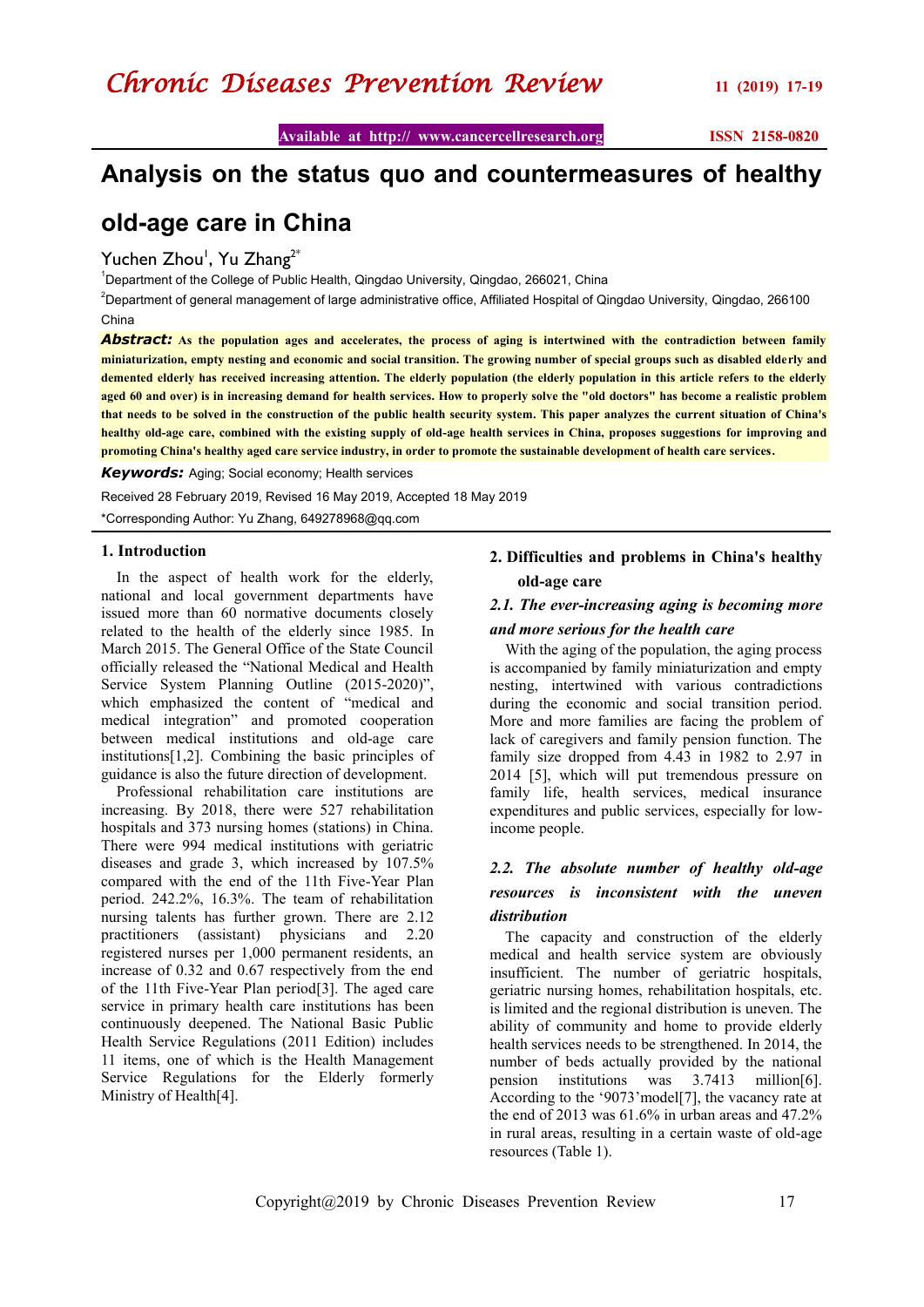## *Chronic Diseases Prevention Review* **<sup>11</sup> (2019) 17-19**

There is still a certain gap between the level of medical services for the elderly and the ability to provide services and the objective needs of health care. The level of medical security for the elderly is not compatible with the consumption of services. According to statistics, under normal circumstances, a person's medical expenses over the age of 65

account for about 50% of his lifetime total medical expenses[8]. These problems have constrained the further development of the integration of health care services and medical care for the elderly, so that the growing health care needs of the elderly cannot be met.

| Index                       | Number of beds<br>$(\times 10000)$ |       |                                                      | Number of guests $(\times 10000)$ |       |                                                   | Year-end bed vacancy rate<br>$(\%)$ |      |                                                   |
|-----------------------------|------------------------------------|-------|------------------------------------------------------|-----------------------------------|-------|---------------------------------------------------|-------------------------------------|------|---------------------------------------------------|
|                             | 2013                               | 2012  | Increased<br>from<br>the<br>previous<br>year $(\% )$ | 2013                              | 2012  | Increased<br>from<br>the previous<br>year $(\% )$ | 2013                                | 2012 | Increased<br>from<br>the previous<br>year $(\% )$ |
| Urban<br>pension<br>service | 97.1                               | 78.2  | 24.2                                                 | 53.5                              | 44.9  | 19.2                                              | 61.6                                | 42.6 | 44.6                                              |
| Rural<br>pension<br>service | 272.9                              | 261.0 | 4.6                                                  | 201.2                             | 200.0 | 0.6                                               | 47.2                                | 23.4 | 101.7                                             |
| Total                       | 370                                | 339.2 | 9.1                                                  | 254.7                             | 244.9 | 4.0                                               |                                     |      |                                                   |

#### **Table 1. Construction and use of urban and rural aged care services and facilities**

**Source: China Civil Affairs Statistical Yearbook 2014.**

#### **3. Suggestions on promoting the development of China's healthy old-age care**

### *3.1. Further improve the formulation and implementation supervision of policies related to old-age health care for the elderly*

International experience shows that all countries have clearly guaranteed the rights and pensions of the elderly in law, and have played a huge role in promoting healthy pensions. Exploring the expansion of the medical security services for the elderly, improving the level of protection and promoting the development of the elderly health industry need the policies support. The health maintenance of the elderly includes the national social and economic development and departmental work plan. Increase the objective assessment of supporting policies and implementation effects of policy documents can ensure the authority and effectiveness of regulatory policies and measures.

### *3.2. Reasonable planning and diversified pension institutions will fully guarantee the effective use of old-age resources*

# The imbalance of the current pension institutions

has made the occupancy rate of some old-age care institutions low. The limited old-age service resources have not been fully and rationally utilized. Therefore, it is necessary to further rationally plan the spatial layout of the old-age care institutions. In addition, refer to the international practice of grading

management for the majority of inpatients in the oldage care institutions is important. Generally, the elderly are divided into three types: self-care, semiself-care and self-care. Different levels of care are given to different aged care services. Optimize the type structure of the old-age care institutions, and promote the development of old-age social welfare institutions, nursing homes, elderly apartments, and old-age care institutions, to meet the diversified needs the elderly[9].

#### *3.3. Actively explore and promote the "medical and nutrient combination" model*

At present, China's medical resources for the elderly are seriously inadequate. There is a big gap between the countries with relatively developed oldage services. To ensure the reasonable sharing of medical resources in the whole society and fully guarantee the health and quality of the elderly, it is necessary to further improve the elderly. Most of the old-age care institutions adopt the care mode of "separation of medical care and maintenance", or they do not have medical qualifications, and cannot meet the basic needs of the elderly for medical care. On the other hand, the existing medical service system is insufficiently supplied. It is difficult to alleviate the medical problems brought about by aging. Providing elderly residents with services that combine the characteristics of medical care and oldage care is not only a realistic need to further improve the policies related to medical care and support, but also to promote the smooth progress of